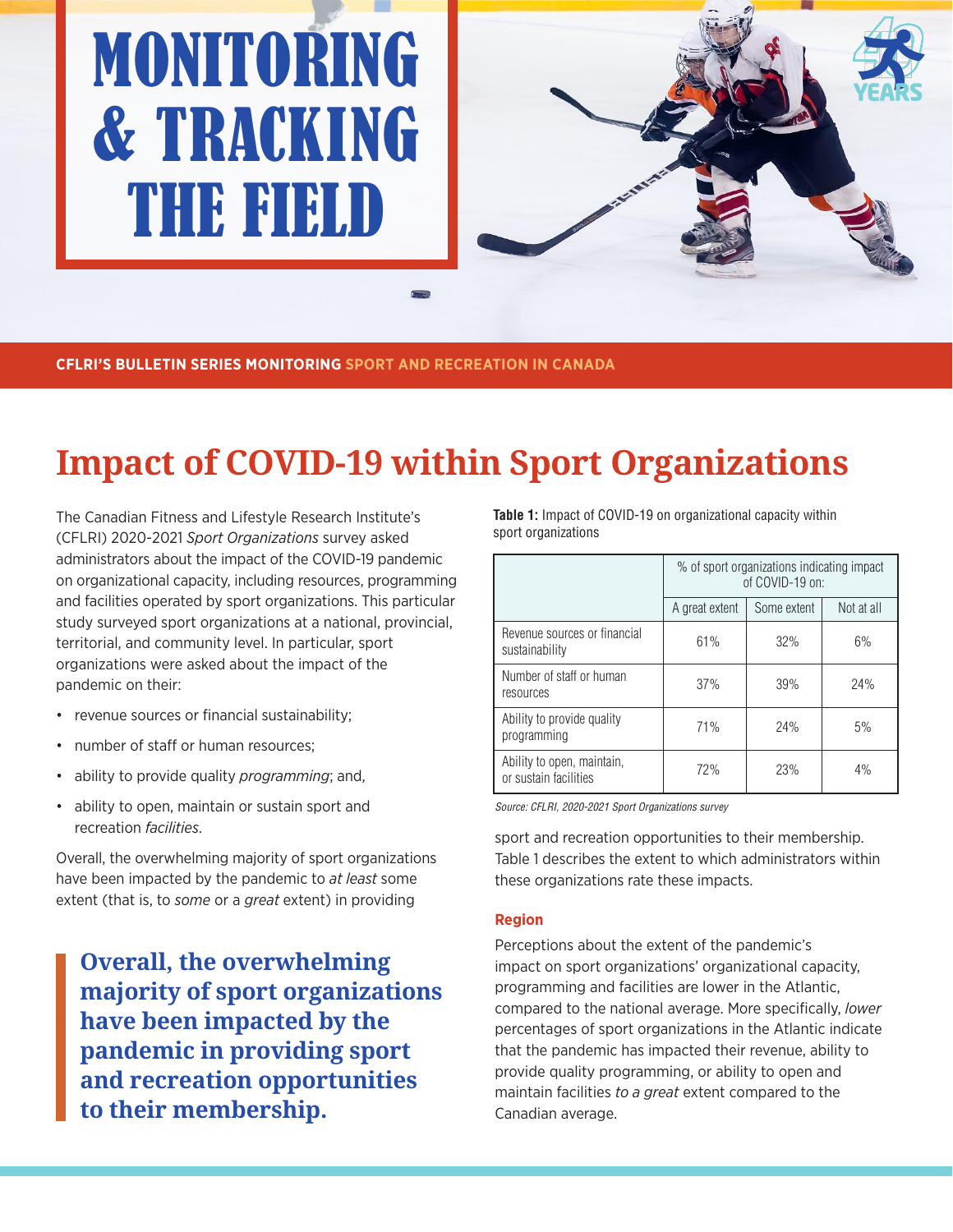

### **Organizational size**

Organizations were categorized based on the number of registrants or participants that they serve (i.e., 150 or less registrants or participants and greater than 150). Generally speaking, there are no significant differences in ratings of the impact of COVID-19 on organization capacity between smaller and larger organizations (in terms of the registrants or participants).

#### **Assistive supports**

Organizations were also asked what resources and supports would be most helpful for financial sustainability, human resources, providing quality programming, and opening and sustaining facilities. As one would expect, financial support, grants, or sponsorship topped the list as the type of support most needed; this includes support for lost revenues due to closures or restrictions, or extra staffing to help support the extra sanitary requirements, as examples. Secondly, between 10% and 20% of organizations mentioned that having their membership return to full participation and

*Lower* **percentages of sport organizations in the Atlantic indicate that the pandemic has impacted their revenue, ability to provide quality programming, or ability to open and maintain facilities to a great extent.**

being allowed to resume operations would be most helpful. For programming, assistance and support for providing online or virtual programming was also cited as an important support (including assistance with technology, internet access, training, or content, as examples). For facilities, 11-15% of responding sport organizations indicated that having access to facilities (their own, or municipal or school-based facilities) would be required for their programming.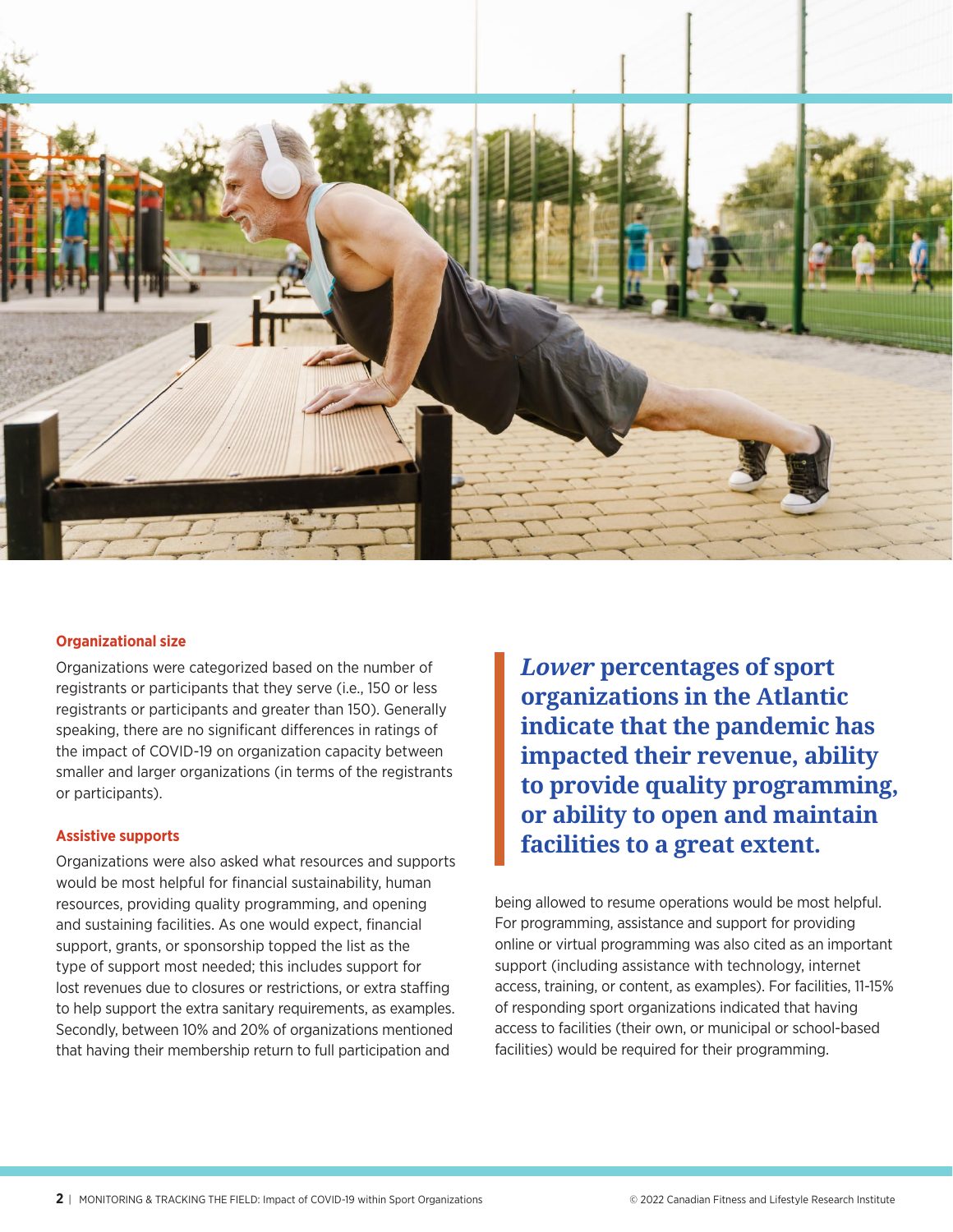### **Discussion**

The COVID-19 pandemic has significantly impacted the lives of Canadians. Government imposed health measures (i.e., restrictions, closures) aimed at preventing significant morbidity and mortality from the spread of the virus has created additional challenges both at the individual and organizational level. At the organization level, many businesses have expressed difficulties in providing services as they were forced to close or operate with restrictions. The findings from this CFLRI survey suggest that during the pandemic, sport organizations in Canada faced many challenges in providing sport and recreation opportunities. The majority of sport organizations reported impacts to revenue, human resources, ability to deliver quality programming, or the ability to open and maintain facilities. Similar findings were reported in another national study conducted by Sport for Life in June 2020, assessing the impact of COVID-19. According to this Sport for Life study, almost all of the sport organizations participating in the study indicated that they were affected by the pandemic<sup>1</sup>. More than half of local sport organizations reported financial hardships as a result of decreases in revenue from sales of goods, registration/membership fees, program/event cancellations, and facility closures<sup>1</sup>. Moreover, roughly 7 out of 10 sport organizations reported not being able to reduce operating costs (both fixed and variable) during this time. When asked about concerns they have about the future

**As restrictions ease, it will be important to monitor the situation to determine whether or how sport organizations are able to recover over time and what additional measures, if any, are required.** 

impact of COVID, a quarter of organizations cited concerns for long-term operational impacts, ability to recover and membership retention, while slightly fewer (21%) did not think they would be able to recover in the absence of financial supports or return to play<sup>1</sup>. Sport organizations also identified needs (beyond funding) that would help with operations such as clear communications and guidelines regarding return to play, affordable access to space, promotion to increase membership, and long-term funding commitment from governments<sup>1</sup>. Results from the CFLRI survey and Sport for Life's study indicate that sport organizations were, and continue to be, impacted to some extent by the pandemic, and that recovery efforts will require support from government. As restrictions ease, it will be important to monitor the situation to determine whether or how sport organizations are able to recover over time and what additional measures, if any, are required.